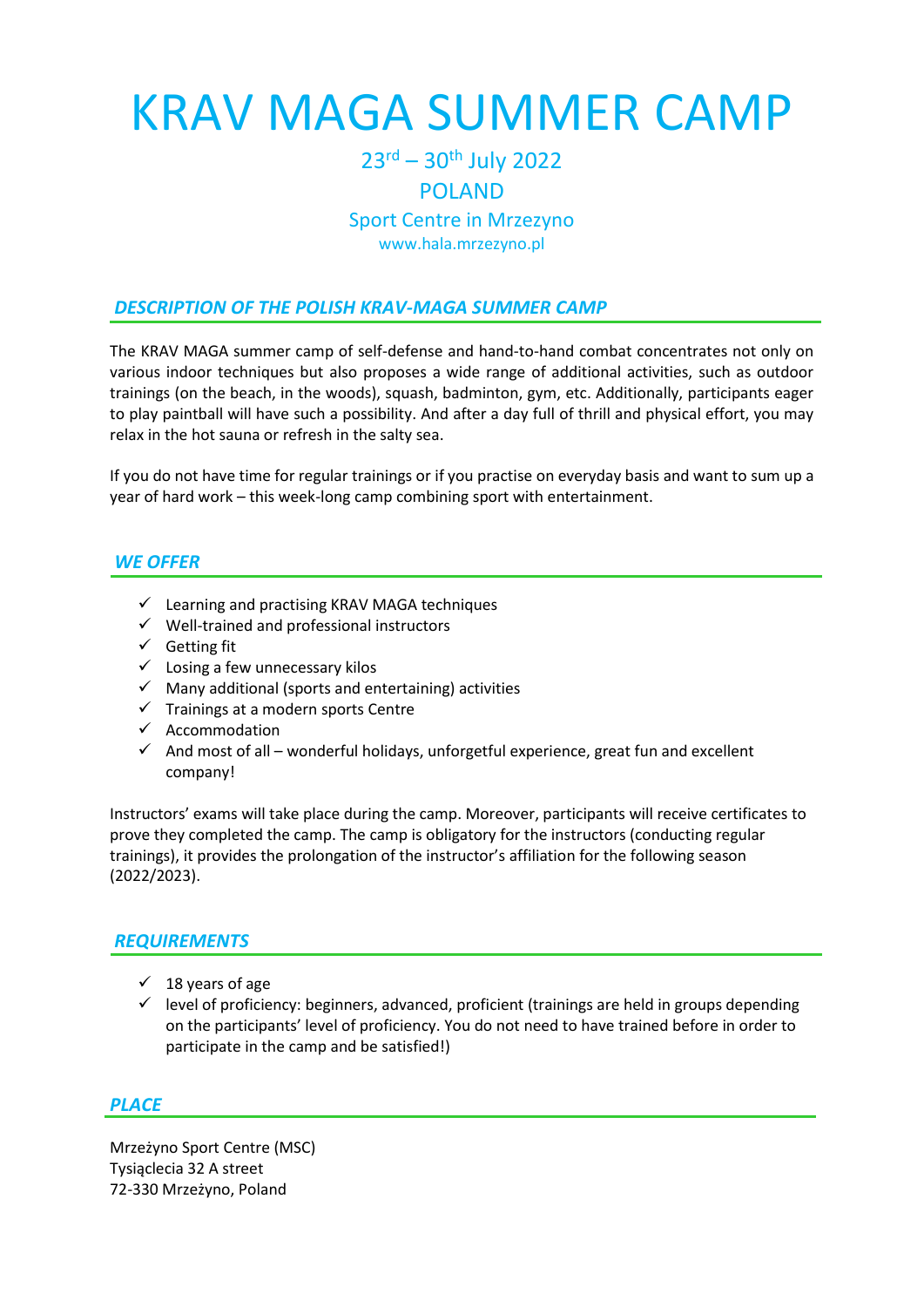#### *ACCOMMODATION*

Triple or double rooms with bathroom and Wi-Fi, radio, kettle.

The MSC is situated in the town's centre, in a walking distance from the beach (~300m), it offers parking lot and a barbecue place.

#### *MEALS*

3 meals a day (breakfast – 2-course-lunch – supper), on the arrival day: supper, on the departure day: breakfast and lunch.

#### *INSTRUCTORS*

All the instructors are well-trained with long-standing experience, as well as state and military qualifications. They hold certificates of the European Krav Maga Federation RD. The group of instructors consists of lecturers and instructors working for the Polish Army and special units officers, i.e., people who train Polish Army soldiers on a daily basis, as well as police officers (including municipal police) and security guards.

#### *TRAININGS*

3-4 trainings a day, covering self-defence techniques and hand-to-hand combat, street fighting, defence against several attackers, fighting with armed and non-armed opponents.

#### *FEES*

#### **Package I**

Accommodation at the hotel (triple room), meals, trainings, all the facilities

| Payment made                 | by 01.05.2022   | after 01.05.2022 |
|------------------------------|-----------------|------------------|
| Affiliated participants:     | <b>1860 PLN</b> | <b>2060 PLN</b>  |
| Non-affiliated participants: | <b>2060 PLN</b> | <b>2260 PLN</b>  |

The package includes:

7 nights in triple rooms (at the Sports Centre), 3 meals a day (breakfast – 2-course-lunch – supper), access to the Centre's equipment (sauna, gym, squash, climbing wall, warm-up party), at least 5 hours of KRAV MAGA daily (i.e., 3-4 trainings a day).

#### **Package II**

Accommodation at the hotel (double room), meals, trainings, all the facilities

| Payment made                 | by 01.05.2022   | after 01.05.2022 |
|------------------------------|-----------------|------------------|
| Affiliated participants:     | <b>2260 PLN</b> | <b>2460 PLN</b>  |
| Non-affiliated participants: | <b>2460 PLN</b> | <b>2660 PLN</b>  |

The package includes:

7 nights in triple rooms (at the Sports Centre), 3 meals a day (breakfast – 2-course-lunch – supper), access to the Centre's equipment (sauna, gym, squash, climbing wall, warm-up party), at least 5 hours of KRAV MAGA daily (i.e., 3-4 trainings a day).

**IMPORTANT!** Only 5 double rooms are available.